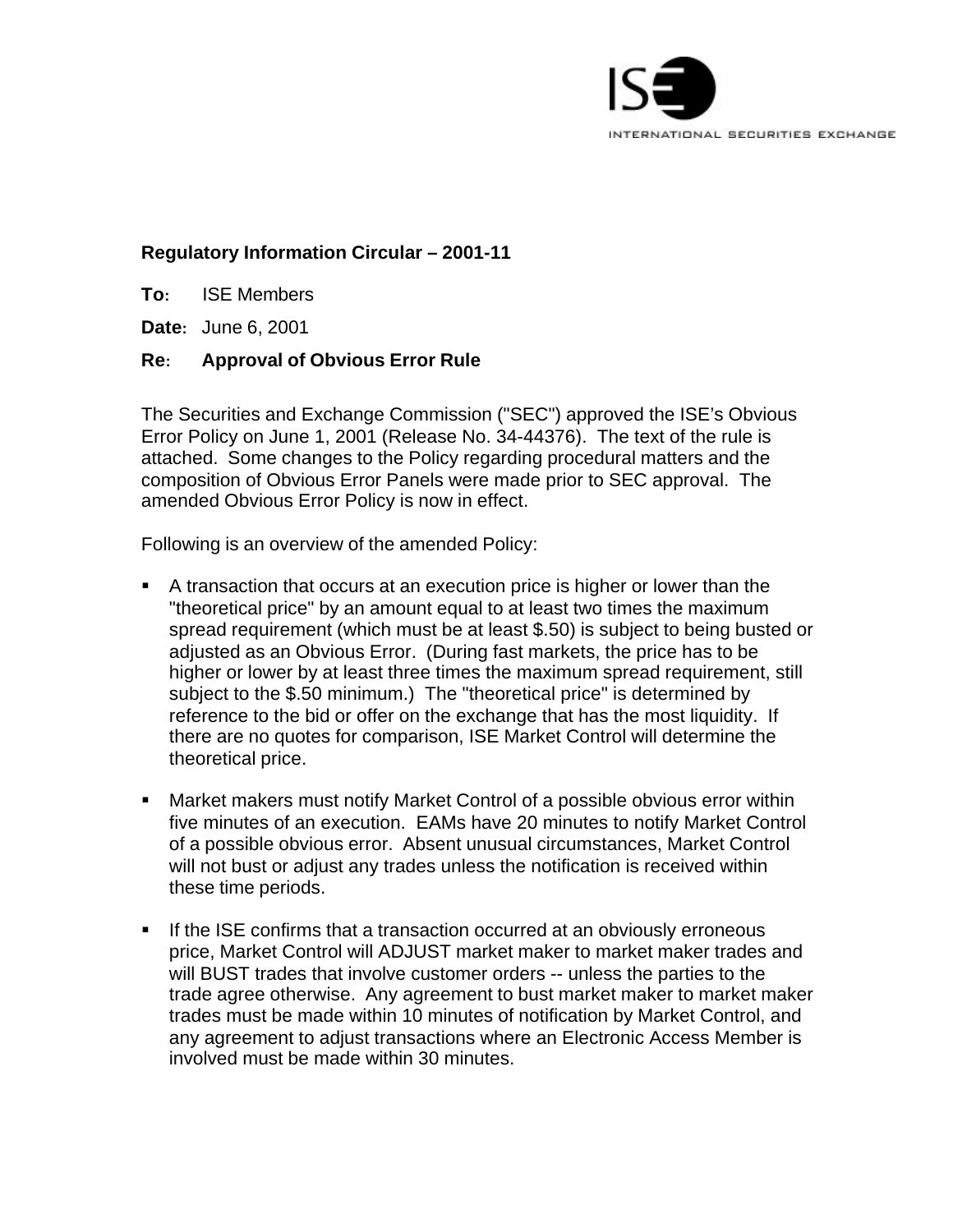- **Market Control will notify the parties when it has made a final determination** about a trade. The parties to the trade have 30 minutes from the time Market Control gives them this notice to request review by an Obvious Error Panel. If notification by Market Control is made after 3:30 p.m., the parties have until 9:30 a.m. the next day to make the request for review. The Obvious Error Panel will render a decision on the day the request is made unless the request is made after 3:30 p.m., in which case the decision will be rendered the next trade day.
- The Obvious Error Panel will consist of four people, two market maker and two EAM representatives. Any change to a determination made by Market Control must be approved by three panel members. The Exchange will maintain a list of at least 10 market makers and at least 10 EAMs (people on the customer side of the firm's business) to serve on Obvious Error Panels.

Please contact Patrick Burke, Director Market Operations (877-473-9989) or Paul Bennett, Senior Vice President Market Operations (212-897-0270) if you have any questions regarding the Obvious Error Policy or if you would like to nominate a representative from your firm to be included in the pools from which the Obvious Error Panels will be formed.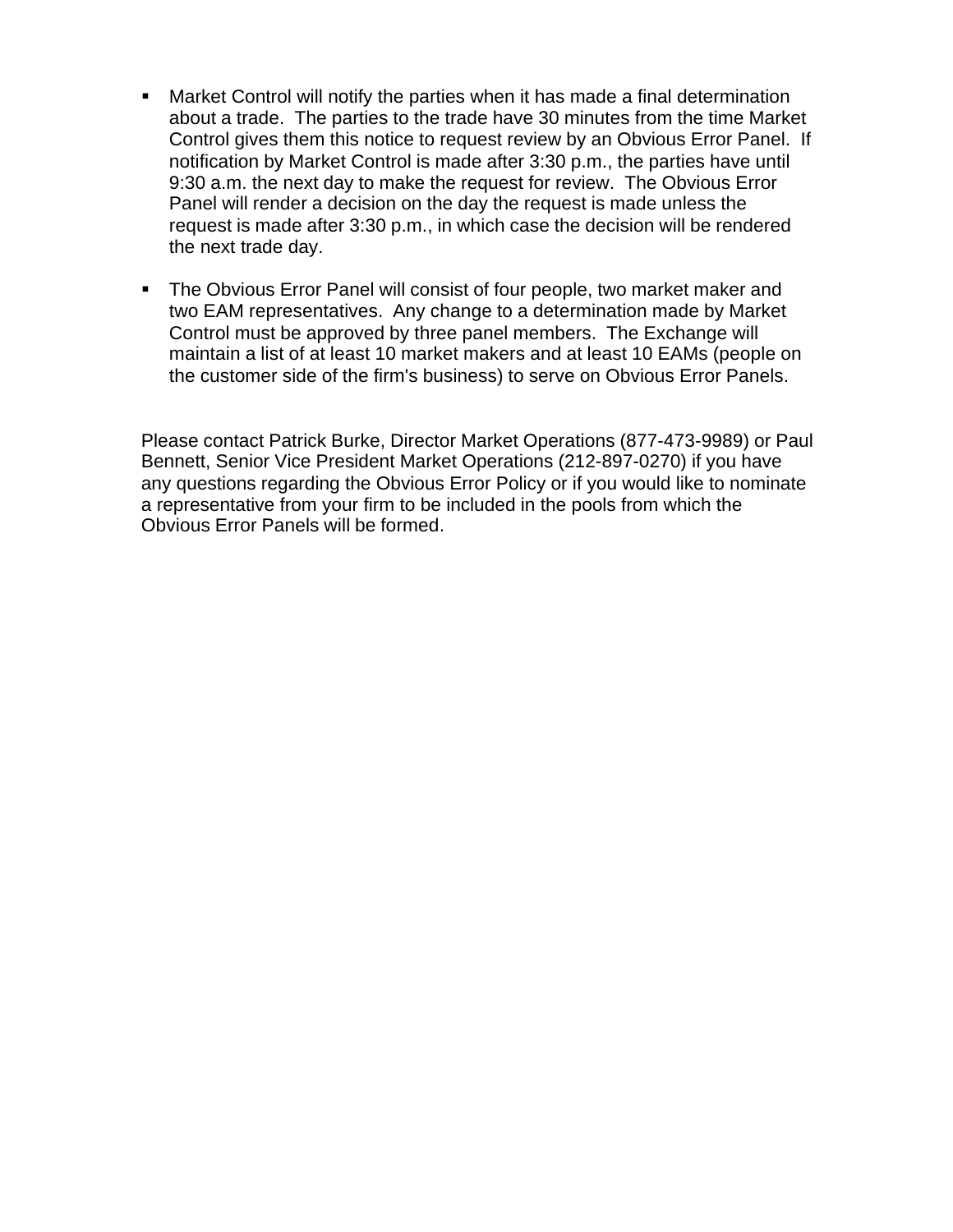## **Rule 720. Obvious Errors**

The Exchange shall either bust a transaction or adjust the execution price of a transaction that results from an Obvious Error as provided in this Rule.

(a) *Definition of Obvious Error.* For purposes of this Rule only, an Obvious Error will be deemed to have occurred when:

(1) during regular market conditions (including rotations), the execution price of a transaction is higher or lower than the Theoretical Price for the series by an amount equal to at least two (2) times the maximum bid/ask spread allowed for the option, so long as such amount is 50 cents or more; or

(2) during fast market conditions (i.e., the Exchange has declared a fast market status for the option in question), the execution price of a transaction is higher or lower than the Theoretical Price for the series by an amount equal to at least three (3) times the maximum bid/ask spread allowed for the option, so long as such amount is 50 cents or more.

(b) *Definition of Theoretical Price.* For purposes of this Rule only, the Theoretical Price of an option is:

(1) if the series is traded on at least one other options exchange, the last bid or offer, just prior to the trade, found on the exchange that has the most liquidity in that option as provided in Supplementary Material .02 below; or

(2) if there are no quotes for comparison purposes, as determined by designated personnel in the Exchange's market control center ("Market Control").

(c) *Adjustments*. Where the execution price of a transaction executed as the result of an Obvious Error is adjusted, the adjusted price will be:

(1) the Theoretical Price of the option in the case where the erroneous price is displayed in the market and subsequently executed by quotes or orders that did not exist in the System at the time the erroneous price was entered; or

(2) the last bid or offer, just prior to the trade, found on the exchange that has the most liquidity in that option as provided in Supplementary Material .03 below in the case where an erroneous price executes against quotes or orders already existing in the System at the time the erroneous price was entered.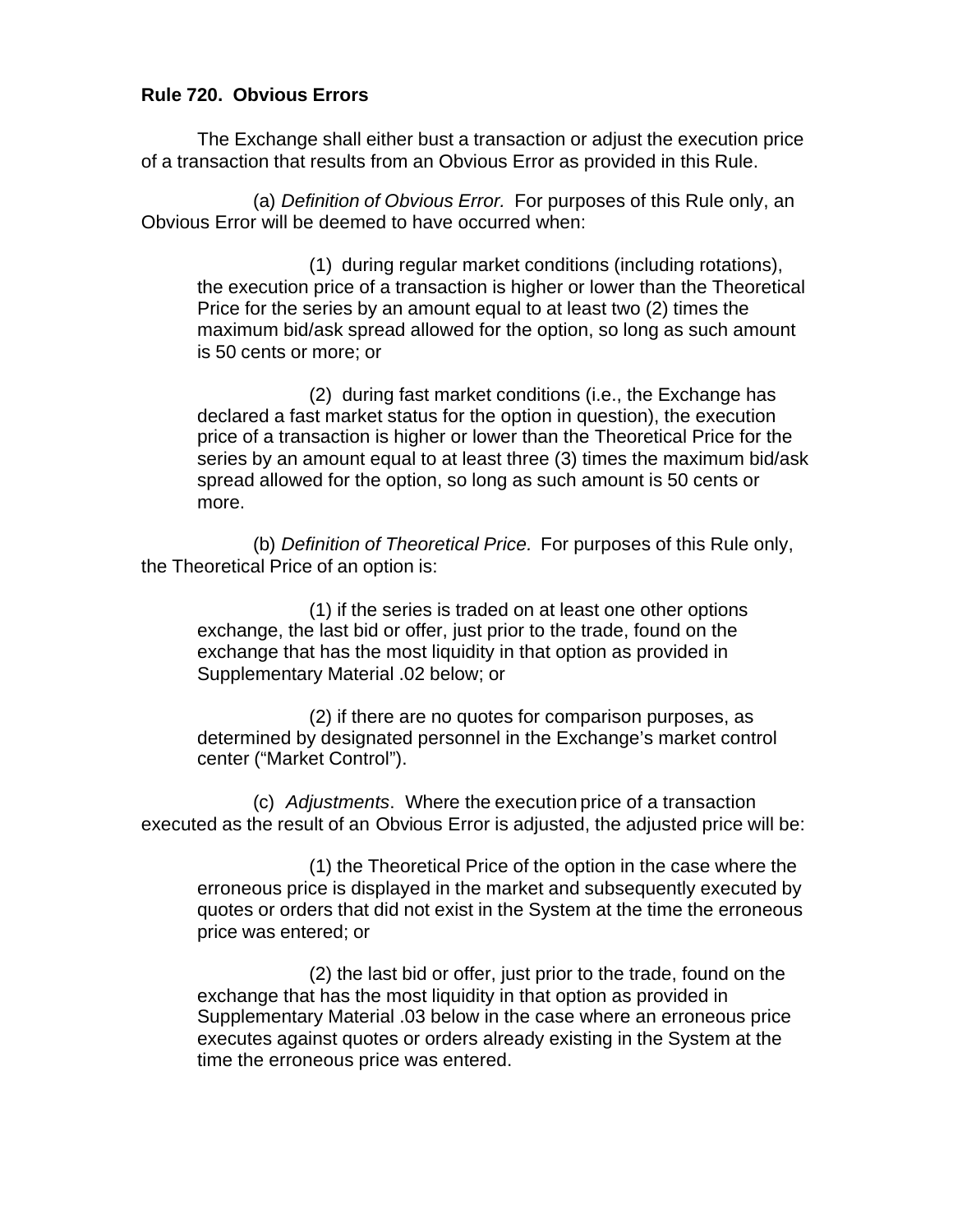(d) *Obvious Error Procedure.* Market Control shall administer the application of this Rule as follows.

(1) Notification. If a market maker on the Exchange believes that it participated in a transaction that was the result of an Obvious Error, it must notify Market Control within five (5) minutes of the execution. If an Electronic Access Member believes an order it executed on the Exchange was the result of an Obvious Error, it must notify Market Control within twenty (20) minutes of the execution. Absent unusual circumstances, Market Control will not grant relief under this Rule unless notification is made within the prescribed time periods.

(2) Adjust or Bust. Market Control will determine whether there was an Obvious Error as defined above. If it is determined that an Obvious Error has occurred, Market Control shall take one of the following actions: (i) where each party to the transaction is a market maker on the Exchange, the execution price of the transaction will be adjusted unless both parties agree to bust the trade within ten (10) minutes of being notified by Market Control of the Obvious Error; or (ii) where at least one party to the Obvious Error is not a market maker on the Exchange, the trade will be busted unless both parties agree to adjust the price of the transaction within thirty (30) minutes of being notified by Market Control of the Obvious Error. Upon taking final action, Market Control shall promptly notify both parties to the trade.

### (e) *Obvious Error Panel*.

(1) Composition. An Obvious Error Panel will be comprised of representatives from four (4) Members. Two (2) of the representatives must be directly engaged in market making activity and two (2) of the representatives must be employed by an Electronic Access Member.

(2) Request for Review*.* If a party affected by a determination made under this Rule so requests within the time permitted below, the Obvious Error Panel will review decisions made by Market Control under this Rule, including whether an Obvious Error occurred, whether the correct Theoretical Price was used, and whether an adjustment was made at the correct price. A party may also request that the Obvious Error Panel provide relief under this Rule in cases where the party failed to provide the notification required in paragraph (d)(1) and Market Control declined to grant an extension, but unusual circumstances must merit special consideration. A request for review must be made in writing within thirty (30) minutes after a party receives verbal notification of a final determination by Market Control under this Rule, except that if notification is made after 3:30 p.m. Eastern Time, either party has until 9:30 a.m. Eastern Time the next trading day to request review. The Obvious Error Panel shall review the facts and render a decision on the day of the transaction, or the next trade day in the case where a request is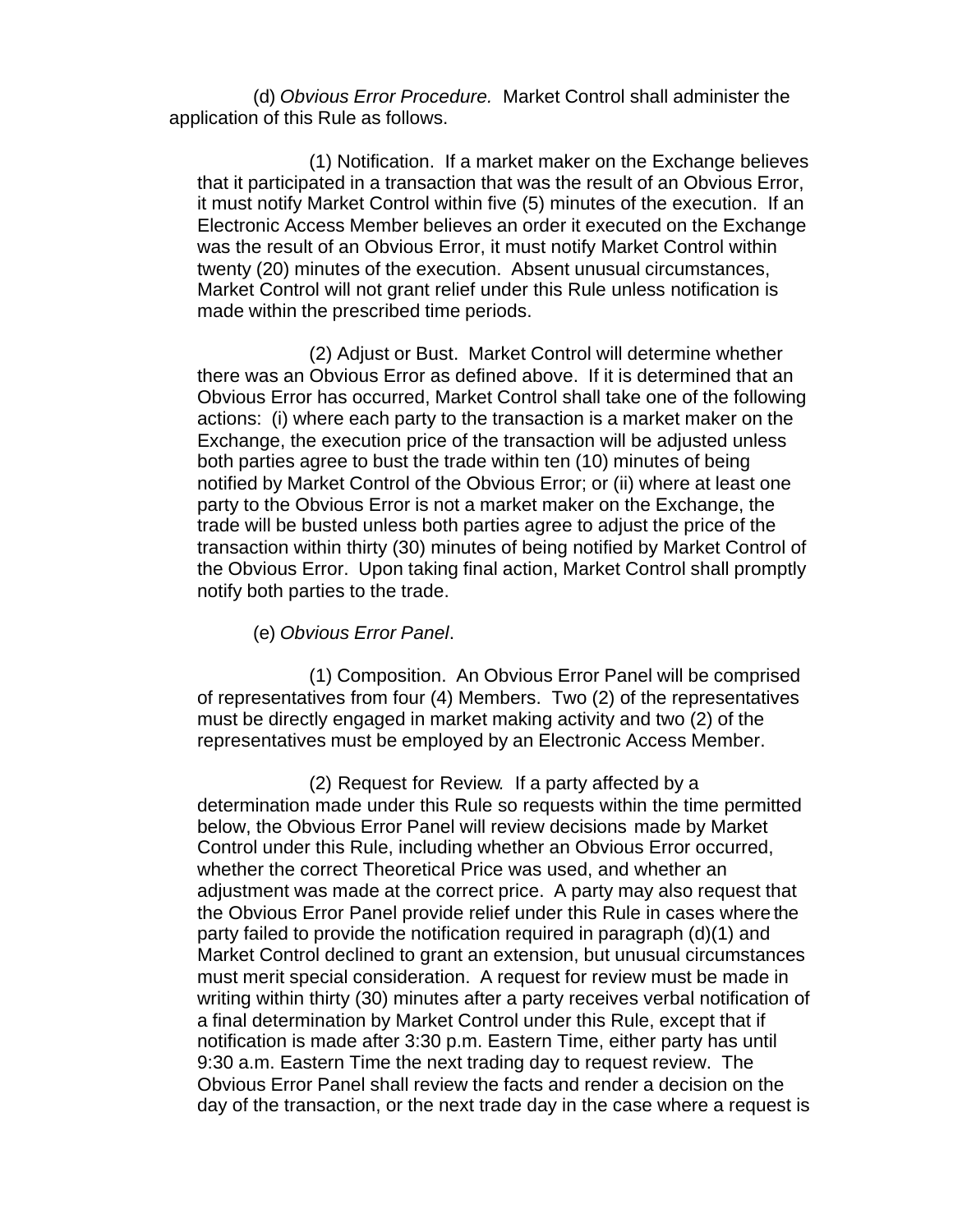properly made after 3:30 on the day of the transaction or where the request is properly made the next trade day.

(3) Panel Decision. The Obvious Error Panel may overturn or modify an action taken by Market Control under this Rule upon agreement by a majority of the Panel representatives. All determinations by the Obvious Error Panel shall constitute final Exchange action on the matter at issue.

#### *Supplementary Material to Rule 720*

.01 For purposes of paragraph (a) of this Rule, the maximum bid/ask spread shall be the maximum bid/ask spread allowed under Rule 803(b), unless a wider spread has been allowed by the Exchange for the option because of unusual market conditions, such as high market volatility.

.02 The Theoretical Price will be determined under paragraph (b)(1) above as follows: (i) the bid price from the exchange providing the most volume will be used with respect to an erroneous bid price entered on the Exchange, and (ii) the offer price from the exchange providing the most volume will be used with respect to an erroneous offer price entered on the Exchange.

.03 The price to which a transaction is adjusted under paragraph (c)(2) above will be as follows: (i) the bid price from the exchange providing the most volume for the option will be used with respect to an erroneous offer price entered on the Exchange, and (ii) the offer price from the exchange providing the most volume for the option will be used with respect to an erroneous bid price entered on the Exchange. If there are no quotes for comparison purposes, the adjustment price will be determined by Market Control.

.04 When Market Control determines that an Obvious Error has occurred and action is warranted under paragraph (d)(2) above, the identity of the parties to the trade will be disclosed to each other in order to encourage conflict resolution.

.05 To qualify as a representative of an Electronic Access Member on an Obvious Error Panel, a person must (i) be employed by a Member whose revenues from options market making activity do not exceed ten percent (10%) of its total revenues; or (ii) have as his or her primary responsibility the handling of Public Customer orders or supervisory responsibility over persons with such responsibility, and not have any responsibilities with respect to market making activities.

.06 The Exchange shall designate at least ten (10) market maker representatives and at least ten (10) Electronic Access representatives to be called upon to serve on Obvious Error Panels as needed. In no case shall an Obvious Error Panel include a person related to a party to the trade in question. To the extent reasonably possible, the Exchange shall call upon the designated